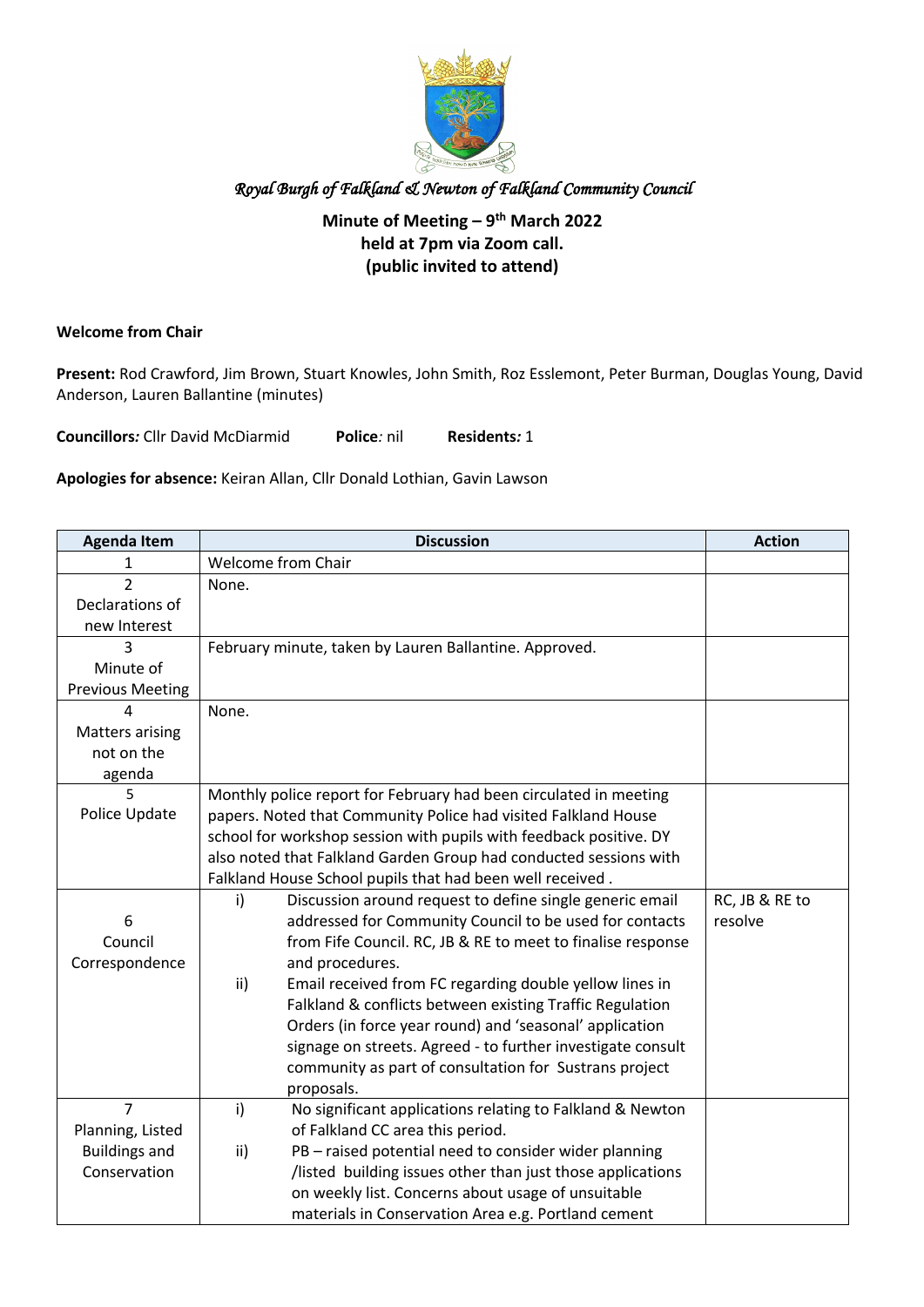# **Minute of Meeting 9th March 2022**

| <b>Agenda Item</b> |               | <b>Discussion</b>                                            | <b>Action</b> |
|--------------------|---------------|--------------------------------------------------------------|---------------|
|                    |               | pointing rather than lime mortar /putty and also work on     |               |
|                    |               | listed buildings without seeking appropriate consents.       |               |
|                    |               | Agreed this needs to be handled sensitively with initial     |               |
|                    |               | 'education' / engagement approach                            |               |
|                    | iii)          | RC and SK had attended Fife Community Climate Action         |               |
|                    |               | Network meeting on Climate Action Hubs, feedback note        |               |
|                    |               | will be issued. This is Scottish Govt initiative rolling out |               |
|                    |               | climate action hubs across Scotland with significant funds   |               |
|                    |               | in place to support. Fife should be location for next hub    |               |
|                    |               | that becomes active in Scotland. This should provide         |               |
|                    |               | support offering practical, simple and achievable actions    |               |
|                    |               | appropriate to local conditions                              |               |
| 8                  | i)            | Report from 'stakeholder' session held last Thursday for     |               |
| 'Falkland's        |               | CC and elected members to review Sustrans scheme             |               |
| Future'            |               | proposals-good productive meeting. CC members who            |               |
| -Sustrans PfE      |               | couldn't attend the mtg are encouraged to read the           |               |
| Projects           |               | presentation material issued and raise queries / comments    |               |
|                    |               | to JB and SK. Broad support for project from attendees       |               |
|                    |               | and agreed proposals represent overall great vision of       |               |
|                    |               | how Falkland streets could be made safer and improved.       |               |
|                    |               | Next steps will be to promote and engage with wider          |               |
|                    |               | community as much as possible. JB requested if any           |               |
|                    |               | further feedback on meeting                                  |               |
|                    | $\mathsf{ii}$ | Cllr McDiarmid agreed was excellent meeting. Had             |               |
|                    |               | previously discussed some issues with FC officer             |               |
|                    |               | (transportation) but better chance of getting them fully     |               |
|                    |               | on board if 70% funding could be obtained from Scotgov /     |               |
|                    |               | Sustrans . Reiterated his frustration with current           |               |
|                    |               | Pleasance situation, very unsafe. Also welcomed              |               |
|                    |               | proposals for High St West / Westport footways, however      |               |
|                    |               | has reservations with Horse Market/bottom of Factory         |               |
|                    |               | site proposals.                                              |               |
|                    | iii)          | RC felt 3D visualisations are particularly persuasive tools  |               |
|                    |               | to show community project benefits. Report sent out          |               |
|                    |               | should include visuals.                                      |               |
|                    | iv)           | SK noted intention to start consulation now with             |               |
|                    |               | engagement sessions face-to-face in the hall possible        |               |
|                    |               | again. Covid pandemic has slowed progress.                   |               |
|                    | v)            | JB suggested 3 possible focus sessions for consultation,     |               |
|                    |               | including Pleasance 20mph zone, High Street/West Port        |               |
|                    |               | footways, and village centre / filtered permeabilty          |               |
|                    |               | proposals Each sessions will describe the full scheme but    |               |
|                    |               | hope to concentrate discussion and feedback on the           |               |
|                    |               | specified focus area                                         |               |
|                    | vi)           | DY - queried if the proposal for a pedestrian path from      |               |
|                    |               | hall car park to Pleasance would be included. JB             |               |
|                    |               | confirmed this was not part of current proposals             |               |
|                    | vii)          | Next steps - finalise plans for engagement dates and try     |               |
|                    |               | to set up meeting with Fife Council at higher level          |               |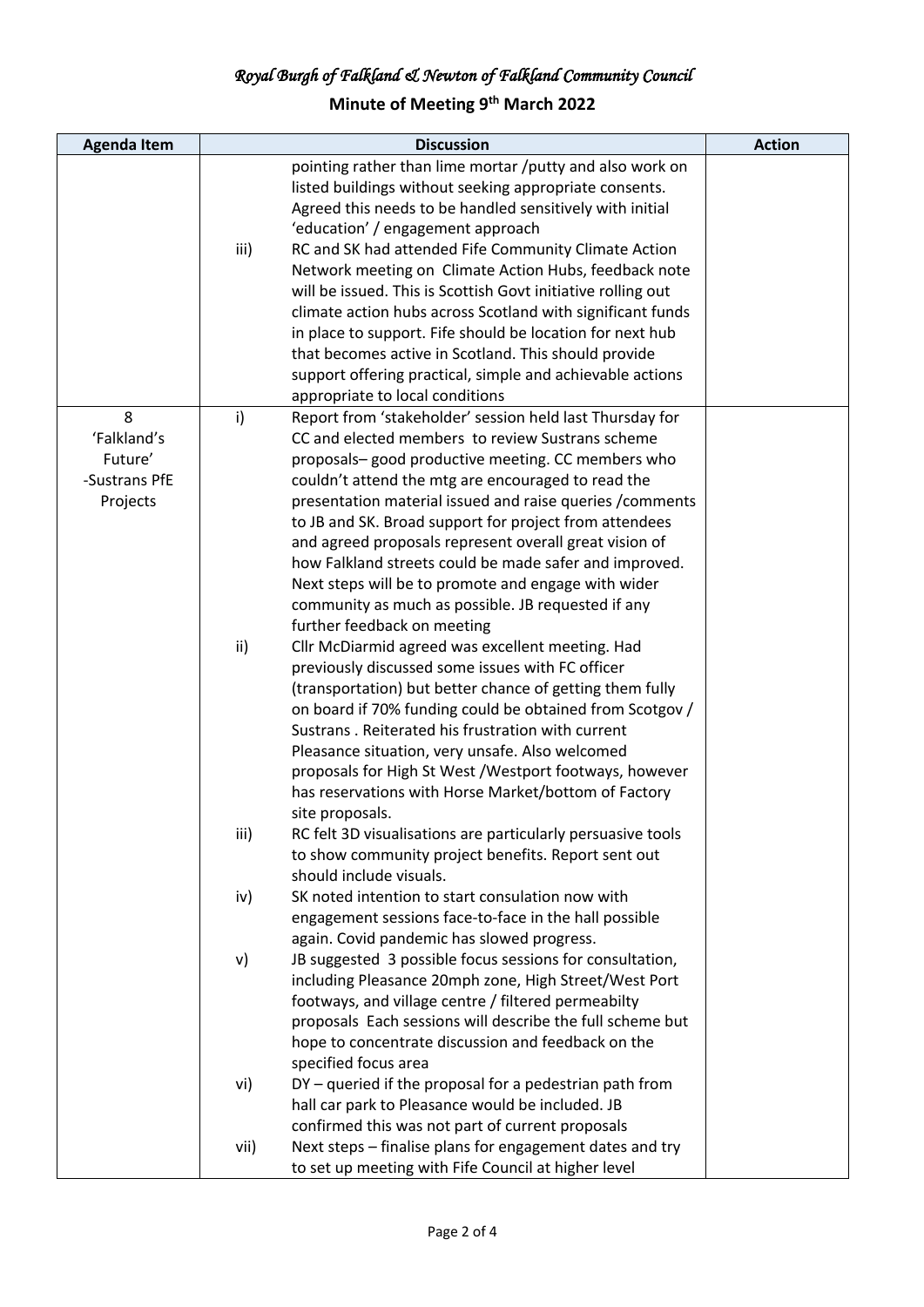# **Minute of Meeting 9th March 2022**

| <b>Agenda Item</b>      |        | <b>Discussion</b>                                            | <b>Action</b> |
|-------------------------|--------|--------------------------------------------------------------|---------------|
| 9                       |        |                                                              |               |
| <b>Residents Issues</b> | N.T.R. |                                                              |               |
|                         |        |                                                              |               |
| 10                      | i)     | Bruce Fountain. Meeting was held 2 weeks ago with            |               |
| Community               |        | Scottish Water (SW)lead rep on their new drinking            |               |
| <b>Council Issues</b>   |        | fountain programme across Scotland. SW were initially        |               |
|                         |        | sceptical of Falkland being suitable for the scheme - small  |               |
|                         |        | community, insufficient footfall etc. However generally      |               |
|                         |        | positive meeting - reviewed possible site (Cross Wynd),      |               |
|                         |        | meets all technical specifications,. Discussion on tourism   |               |
|                         |        | and active leisure users, $-SW$ left with more positive      |               |
|                         |        | views. This discussion was about provision of a new          |               |
|                         |        | potable water drinking station in Falkland provided free     |               |
|                         |        | by SW. Very unlikely under current regulations that Bruce    |               |
|                         |        | Fountain could be re-activated as potable drinking           |               |
|                         |        | fountain and also concerns regarding road safety issues.     |               |
|                         |        | Bruce Fountain refurbishment probably limited to a           |               |
|                         |        | recycled ornamental basis only. Agreed to pause meetings     |               |
|                         |        | with ARC Architects until feedback from Scottish Water       |               |
|                         |        | received. Attendees surprised to hear Falkland water         |               |
|                         |        | supply comes from Holl reservoir /Lomond Hills WTW.          |               |
|                         | ii)    | Flood Action Group . Nothing significant to report - still   |               |
|                         |        | stalemate as regards responsibilities for 'Leaky Barrier' at |               |
|                         |        | West Loan playpark area. Cllr McDiarmid - noted camera       |               |
|                         |        | surveys had found obstruction within culvert at East Loan,   |               |
|                         |        | FC officer to report back when work proposed to remedy.      |               |
|                         | iii)   | Village Hall standby generator. JS has located potential     |               |
|                         |        | generator at the estate stables - ideally sized for hall     |               |
|                         |        | although issues of required repairs to be investigated.      |               |
|                         |        | Grant aid applied for from resilience fund (FC). JS          |               |
|                         |        | confirmed that ongoing responsibility for maintenance        |               |
|                         |        | and operations would not be CC responsibility.               |               |
|                         | iv)    | Queens Jubilee celebrations. PB circulated notes on          |               |
|                         |        | status. Falkland Stewardship Trust intend to plant a         |               |
|                         |        | number of trees in Home park opposite Estate stables.        |               |
|                         |        | National Trust have agreed in principle to host garden       |               |
|                         |        | party in orchard with focus on children. Falkland Events     |               |
|                         |        | (Stuart Pearson et al) investigating beacon at top of        |               |
|                         |        | Falkland Hill, Falkland Coast & Countryside Trust believed   |               |
|                         |        | to be taking initiative for this and other Howe              |               |
|                         |        | communities have expressed interest. Various                 |               |
|                         |        | organisations including Community Dev Trust and              |               |
|                         |        | Falkland Society reviewing possible activities.              |               |